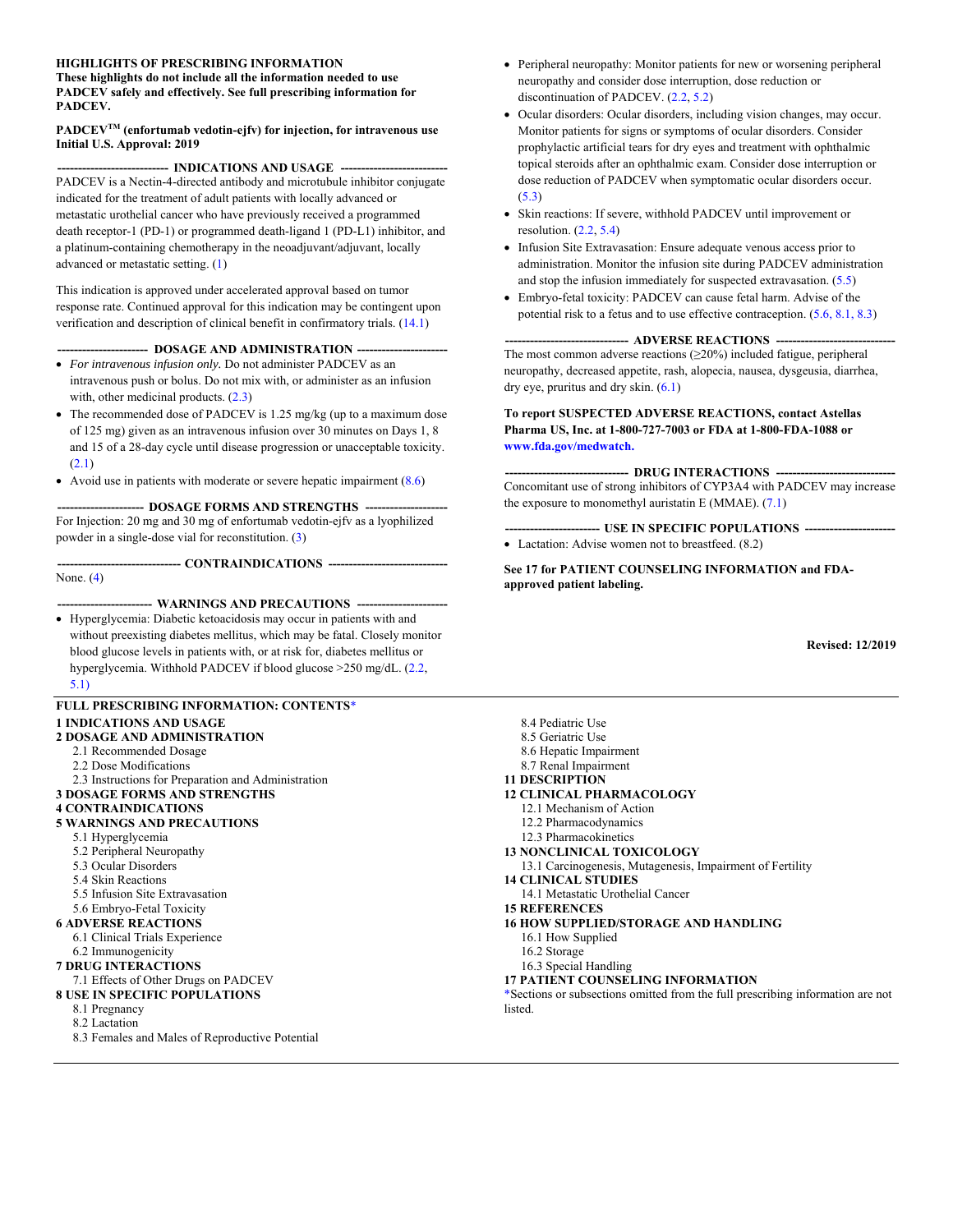# **FULL PRESCRIBING INFORMATION**

# **1 INDICATIONS AND USAGE**

PADCEV<sup>TM</sup> is indicated for the treatment of adult patients with locally advanced or metastatic urothelial cancer (mUC) who have previously received a programmed death receptor-1 (PD-1) or programmed death-ligand 1 (PD-L1) inhibitor, and a platinum-containing chemotherapy in the neoadjuvant/adjuvant, locally advanced or metastatic setting.

This indication is approved under accelerated approval based on tumor response rate *[see Clinical Studies (14.1)]*. Continued approval for this indication may be contingent upon verification and description of clinical benefit in confirmatory trials.

# **2 DOSAGE AND ADMINISTRATION**

### **2.1 Recommended Dosage**

The recommended dose of PADCEV is 1.25 mg/kg (up to a maximum of 125 mg for patients  $\geq$ 100 kg) administered as an intravenous infusion over 30 minutes on Days 1, 8 and 15 of a 28-day cycle until disease progression or unacceptable toxicity.

### **2.2 Dose Modifications**

| <b>Adverse Reaction</b>                                                                  | Severity*                       | <b>Dose Modification*</b>                                                                                                                                                                                        |  |
|------------------------------------------------------------------------------------------|---------------------------------|------------------------------------------------------------------------------------------------------------------------------------------------------------------------------------------------------------------|--|
| Hyperglycemia<br>[see Warnings and<br>Precautions $(5.1)$ ]                              | Blood glucose<br>$>250$ mg/dL   | Withhold until elevated blood glucose has<br>improved to $\leq$ 250 mg/dL, then resume<br>treatment at the same dose level.                                                                                      |  |
| Peripheral<br>Grade 2<br><b>Neuropathy</b><br>[see Warnings and<br>Precautions $(5.2)$ ] |                                 | Withhold until Grade $\leq$ 1, then resume<br>treatment at the same dose level (if first<br>occurrence). For a recurrence, withhold<br>until Grade $\leq 1$ then, resume treatment<br>reduced by one dose level. |  |
|                                                                                          | Grade $\geq$ 3                  | Permanently discontinue.                                                                                                                                                                                         |  |
| <b>Skin Reactions</b><br>[see Warnings]<br>and Precautions<br>(5.4)                      | Grade 3 (severe)                | Withhold until Grade $\leq$ 1, then resume<br>treatment at the same dose level or<br>consider dose reduction by one dose level.                                                                                  |  |
|                                                                                          | Grade 4 or recurrent<br>Grade 3 | Permanently discontinue.                                                                                                                                                                                         |  |
| <b>Other</b><br>nonhematologic<br>toxicity                                               | Grade 3                         | Withhold until Grade $\leq 1$ , then resume<br>treatment at the same dose level or<br>consider dose reduction by one dose level                                                                                  |  |
|                                                                                          | Grade 4                         | Permanently discontinue.                                                                                                                                                                                         |  |

### **Table 1. Dose Modifications**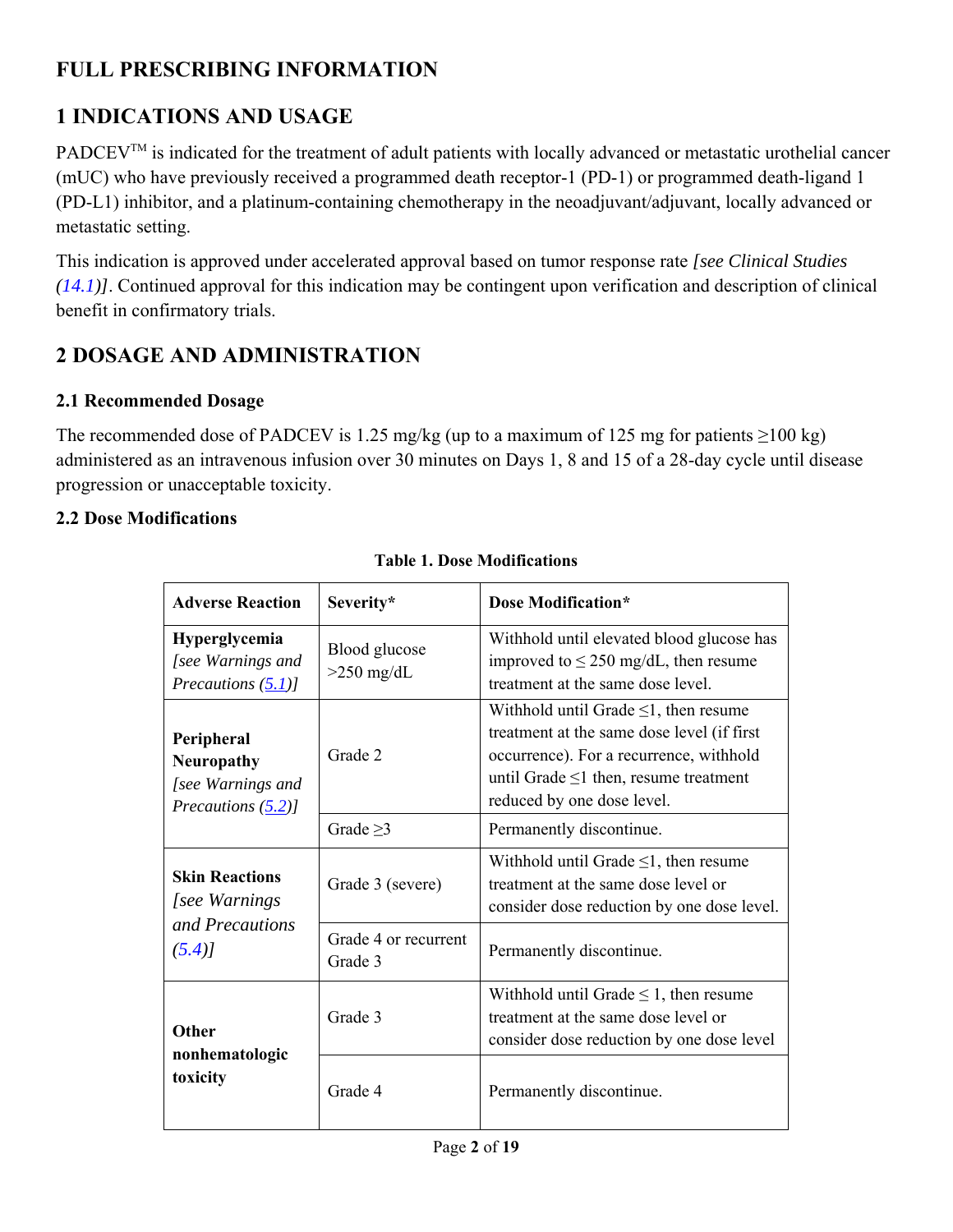| Hematologic | Grade 3, or Grade 2<br>thrombocytopenia | Withhold until Grade $\leq 1$ , then resume<br>treatment at the same dose level or<br>consider dose reduction by one dose level. |
|-------------|-----------------------------------------|----------------------------------------------------------------------------------------------------------------------------------|
| toxicity    | Grade 4                                 | Withhold until Grade $\leq 1$ , then reduce<br>dose by one dose level or discontinue<br>treatment.                               |

\*Grade 1 is mild, Grade 2 is moderate, Grade 3 is severe, Grade 4 is life-threatening.

| <b>Table 2. Recommended Dose Reduction Schedule</b> |  |  |
|-----------------------------------------------------|--|--|
|-----------------------------------------------------|--|--|

|                       | <b>Dose Level</b>                |
|-----------------------|----------------------------------|
| Starting dose         | 1.25 mg/kg up to 125 mg          |
| First dose reduction  | 1.0 mg/kg up to $100 \text{ mg}$ |
| Second dose reduction | $0.75 \text{ mg/kg}$ up to 75 mg |
| Third dose reduction  | $0.5 \text{ mg/kg}$ up to 50 mg  |

### **2.3 Instructions for Preparation and Administration**

- Administer PADCEV as an intravenous infusion only.
- PADCEV is a cytotoxic drug. Follow applicable special handling and disposal procedures.<sup>1</sup>

Prior to administration, the PADCEV vial is reconstituted with Sterile Water for Injection (SWFI). The reconstituted solution is subsequently diluted in an intravenous infusion bag containing either 5% Dextrose Injection, USP, 0.9% Sodium Chloride Injection, USP, or Lactated Ringer's Injection, USP.

### *Reconstitution in single-dose vial*

- 1. Follow procedures for proper handling and disposal of anticancer drugs.
- 2. Use appropriate aseptic technique for reconstitution and preparation of dosing solutions.
- 3. Calculate the recommended dose based on the patient's weight to determine the number and strength (20 mg or 30 mg) of vials needed.
- 4. Reconstitute each vial as follows and, if possible, direct the stream of SWFI along the walls of the vial and not directly onto the lyophilized powder:
	- a. 20 mg vial: Add 2.3 mL of SWFI, resulting in 10 mg/mL PADCEV.
	- b. 30 mg vial: Add 3.3 mL of SWFI, resulting in 10 mg/mL PADCEV.
- 5. Slowly swirl each vial until the contents are completely dissolved. Allow the reconstituted vial(s) to settle for at least 1 minute until the bubbles are gone. DO NOT SHAKE THE VIAL. Do not expose to direct sunlight.
- 6. Parenteral drug products should be inspected visually for particulate matter and discoloration prior to administration, whenever solution and container permit. The reconstituted solution should be clear to slightly opalescent, colorless to light yellow and free of visible particles. Discard any vial with visible particles or discoloration.
- 7. Based upon the calculated dose amount, the reconstituted solution from the vial(s) should be added to the infusion bag immediately. This product does not contain a preservative. If not used immediately,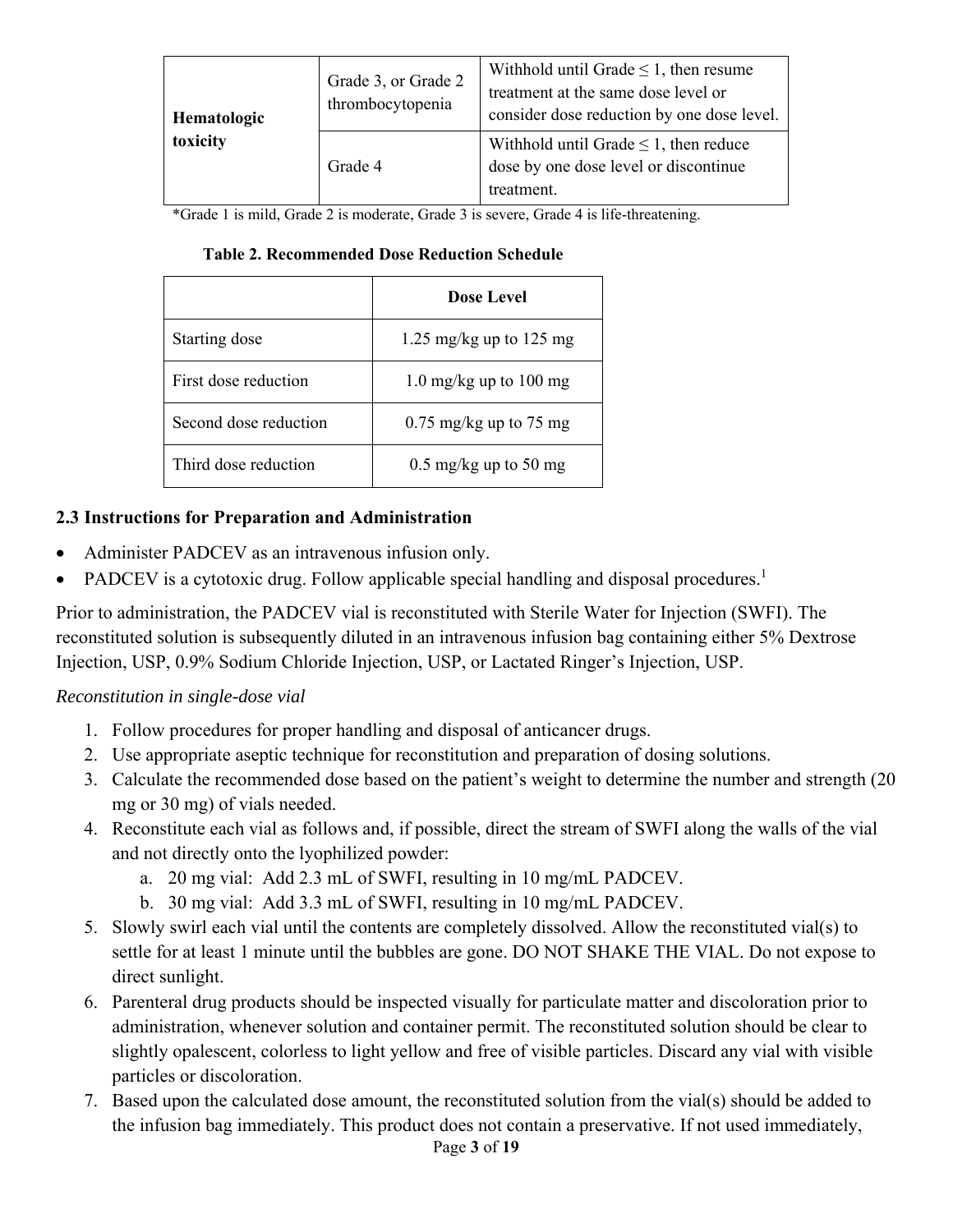reconstituted vials may be stored for up to 4 hours in refrigeration at 2°C to 8°C (36 °F to 46 °F). DO NOT FREEZE. Discard unused vials with reconstituted solution beyond the recommended storage time.

*Dilution in infusion bag* 

- 8. Withdraw the calculated dose amount of reconstituted solution from the vial(s) and transfer into an infusion bag.
- 9. Dilute PADCEV with either 5% Dextrose Injection, 0.9% Sodium Chloride Injection, or Lactated Ringer's Injection. The infusion bag size should allow enough diluent to achieve a final concentration of 0.3 mg/mL to 4 mg/mL PADCEV.
- 10. Mix diluted solution by gentle inversion. DO NOT SHAKE THE BAG. Do not expose to direct sunlight.
- 11. Visually inspect the infusion bag for any particulate matter or discoloration prior to use. The reconstituted solution should be clear to slightly opalescent, colorless to light yellow and free of visible particles. DO NOT USE the infusion bag if particulate matter or discoloration is observed.
- 12. Discard any unused portion left in the single-dose vials.

## *Administration*

- 13. Immediately administer the infusion over 30 minutes through an intravenous line.
- 14. If the infusion is not administered immediately, the prepared infusion bag should not be stored longer than 8 hours at  $2^{\circ}$ C to  $8^{\circ}$ C (36  $^{\circ}$ F to 46  $^{\circ}$ F). DO NOT FREEZE.

DO NOT administer PADCEV as an intravenous push or bolus.

DO NOT mix PADCEV with, or administer as an infusion with, other medicinal products.

# **3 DOSAGE FORMS AND STRENGTHS**

For Injection: 20 mg and 30 mg of enfortumab vedotin-ejfv as a white to off-white lyophilized powder in a single-dose vial for reconstitution.

# **4 CONTRAINDICATIONS**

None.

# **5 WARNINGS AND PRECAUTIONS**

# **5.1 Hyperglycemia**

Hyperglycemia occurred in patients treated with PADCEV, including death, and diabetic ketoacidosis (DKA) in those with and without pre-existing diabetes mellitus. The incidence of Grade 3-4 hyperglycemia increased consistently in patients with higher body mass index and in patients with higher baseline A1C. In EV-201, 8% of patients developed Grade 3-4 hyperglycemia. In this trial, patients with baseline hemoglobin A1C ≥8% were excluded. Closely monitor blood glucose levels in patients with, or at risk for, diabetes mellitus or hyperglycemia. If blood glucose is elevated (>250 mg/dL), withhold PADCEV *[see Dosage and Administration (2.2)]*.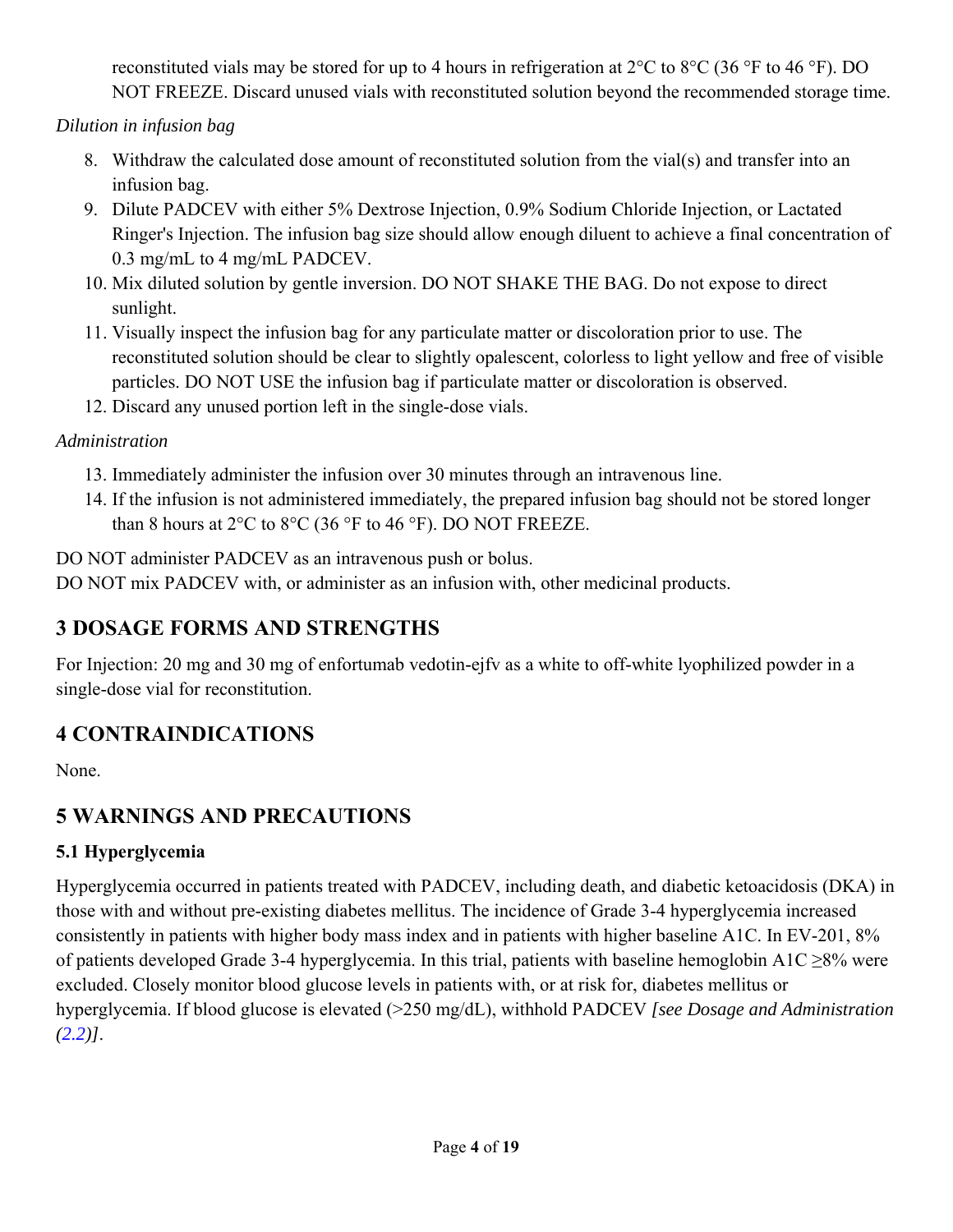### **5.2 Peripheral Neuropathy**

Peripheral neuropathy, predominantly sensory, occurred in 49% of the 310 patients treated with PADCEV in clinical trials; 2% experienced Grade 3 reactions.

In study EV-201, peripheral neuropathy occurred in patients treated with PADCEV with or without preexisting peripheral neuropathy. The median time to onset of Grade  $\geq$  was 3.8 months (range: 0.6 to 9.2). Neuropathy led to treatment discontinuation in 6% of patients. At the time of their last evaluation, 19% had complete resolution, and 26% had partial improvement.

Monitor patients for symptoms of new or worsening peripheral neuropathy and consider dose interruption or dose reduction of PADCEV when peripheral neuropathy occurs. Permanently discontinue PADCEV in patients that develop Grade >3 peripheral neuropathy *[see Dosage and Administration (2.2)]*.

### **5.3 Ocular Disorders**

Ocular disorders occurred in 46% of the 310 patients treated with PADCEV. The majority of these events involved the cornea and included keratitis, blurred vision, limbal stem cell deficiency and other events associated with dry eyes.

Dry eye symptoms occurred in 36% of patients, and blurred vision occurred in 14% of patients, during treatment with PADCEV. The median time to onset to symptomatic ocular disorder was 1.9 months (range: 0.3 to 6.2).

Monitor patients for ocular disorders. Consider artificial tears for prophylaxis of dry eyes and ophthalmologic evaluation if ocular symptoms occur or do not resolve. Consider treatment with ophthalmic topical steroids, if indicated after an ophthalmic exam. Consider dose interruption or dose reduction of PADCEV for symptomatic ocular disorders.

### **5.4 Skin Reactions**

Skin reactions occurred in 54% of the 310 patients treated with PADCEV in clinical trials. Twenty-six percent (26%) of patients had maculopapular rash and 30% had pruritus. Grade 3-4 skin reactions occurred in 10% of patients and included symmetrical drug-related intertriginous and flexural exanthema (SDRIFE), bullous dermatitis, exfoliative dermatitis, and palmar-plantar erythrodysesthesia.

In study EV-201, the median time to onset of severe skin reactions was 0.8 months (range: 0.2 to 5.3). Of the patients who experienced rash, 65% had complete resolution and 22% had partial improvement.

Monitor patients for skin reactions. Consider appropriate treatment, such as topical corticosteroids and antihistamines for skin reactions, as clinically indicated. For severe (Grade 3) skin reactions, withhold PADCEV until improvement or resolution and administer appropriate medical treatment. Permanently discontinue PADCEV in patients that develop Grade 4 or recurrent Grade 3 skin reactions *[see Dosage and Administration (2.2)]*.

### **5.5 Infusion Site Extravasation**

Skin and soft tissue reactions secondary to extravasation have been observed after administration of PADCEV. Of the 310 patients, 1.3% of patients experienced skin and soft tissue reactions. Reactions may be delayed. Erythema, swelling, increased temperature, and pain worsened until 2-7 days after extravasation and resolved within 1-4 weeks of peak. One percent of patients developed extravasation reactions with secondary cellulitis,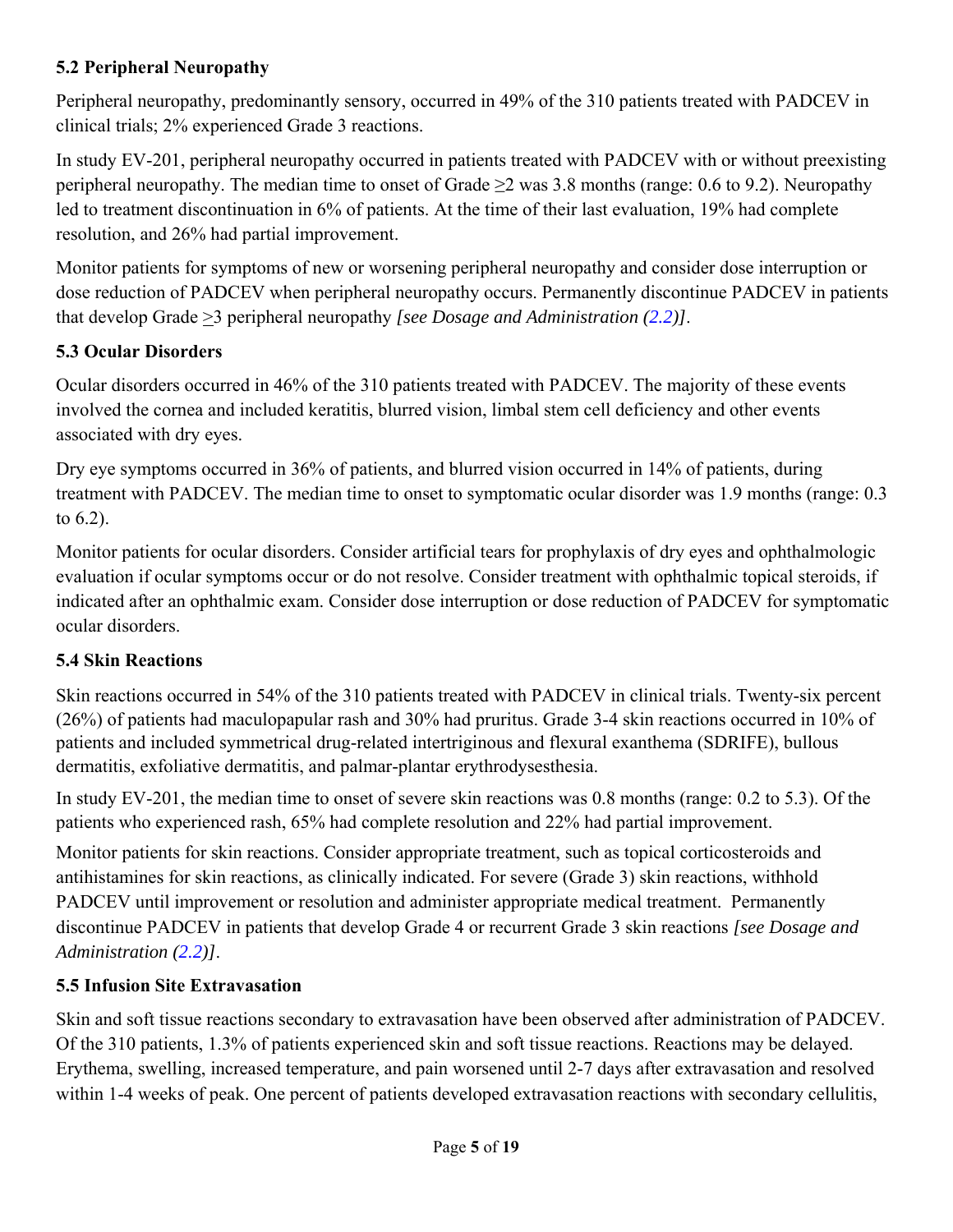bullae, or exfoliation. Ensure adequate venous access prior to starting PADCEV and monitor for possible extravasation during administration. If extravasation occurs, stop the infusion and monitor for adverse reactions.

## **5.6 Embryo-Fetal Toxicity**

Based on the mechanism of action and findings in animals, PADCEV can cause fetal harm when administered to a pregnant woman. In animal reproduction studies, administration of enfortumab vedotin to pregnant rats during the period of organogenesis caused maternal toxicity, embryo-fetal lethality, structural malformations and skeletal anomalies at maternal exposures approximately similar to the clinical exposures at the recommended human dose of 1.25 mg/kg.

Advise patients of the potential risk to the fetus. Advise female patients of reproductive potential to use effective contraception during treatment with PADCEV and for 2 months after the last dose. Advise male patients with female partners of reproductive potential to use effective contraception during treatment with PADCEV and for 4 months after the last dose *[see Use in Specific Populations (8.1, 8.3) and Clinical Pharmacology (12.1)]*.

# **6 ADVERSE REACTIONS**

The following serious adverse reactions are described elsewhere in the labeling:

- Hyperglycemia *[see Warnings and Precautions (5.1)]*
- Peripheral Neuropathy *[see Warnings and Precautions (5.2)]*
- Ocular Disorders *[see Warnings and Precautions (5.3)]*
- Skin Reactions *[see Warnings and Precautions (5.4)]*
- Infusion Site Extravasation *[see Warnings and Precautions (5.5)]*

### **6.1 Clinical Trials Experience**

Because clinical trials are conducted under widely varying conditions, adverse reaction rates observed in the clinical trials of a drug cannot be directly compared to rates in the clinical trials of another drug and may not reflect the rates observed in practice.

The data in the WARNINGS AND PRECAUTIONS section reflect exposure to PADCEV as a single agent at 1.25 mg/kg in 310 patients in EV-201, EV-101 (NCT02091999), and EV-102 (NCT03219333). Among 310 patients receiving PADCEV, 30% were exposed for > 6 months and 8% were exposed for  $\geq$ 12 months.

The data described in this section reflect exposure to PADCEV from EV-201, a single arm study in patients (n=125) with locally advanced or metastatic urothelial cancer who had received prior treatment with a PD-1 or PD-L1 inhibitor and platinum-based chemotherapy. Patients received PADCEV 1.25 mg/kg on Days 1, 8 and 15 of a 28-day cycle until disease progression or unacceptable toxicity. The median duration of exposure to PADCEV was 4.6 months (range: 0.5-15.6).

Serious adverse reactions occurred in 46% of patients treated with PADCEV. The most common serious adverse reactions (≥3%) were urinary tract infection (6%), cellulitis (5%), febrile neutropenia (4%), diarrhea (4%), sepsis (3%), acute kidney injury (3%), dyspnea (3%), and rash (3%). Fatal adverse reactions occurred in 3.2% of patients, including acute respiratory failure, aspiration pneumonia, cardiac disorder, and sepsis (each  $0.8\%$ ).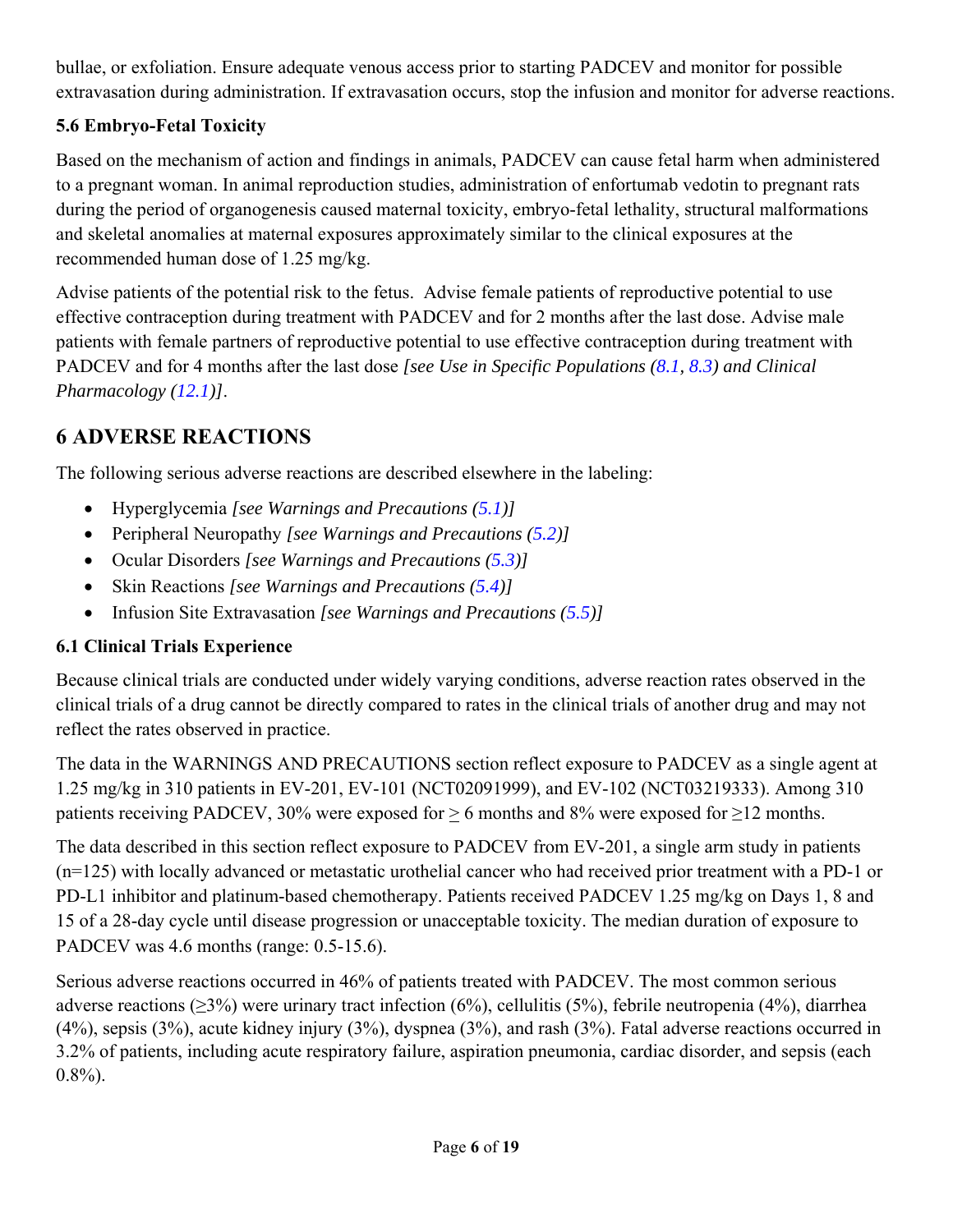Adverse reactions leading to discontinuation occurred in 16% of patients; the most common adverse reaction leading to discontinuation was peripheral neuropathy (6%). Adverse reactions leading to dose interruption occurred in 64% of patients; the most common adverse reactions leading to dose interruption were peripheral neuropathy (18%), rash (9%) and fatigue (6%). Adverse reactions leading to dose reduction occurred in 34% of patients; the most common adverse reactions leading to dose reduction were peripheral neuropathy (12%), rash  $(6\%)$  and fatigue  $(4\%)$ .

The most common adverse reactions  $(\geq 20\%)$  were fatigue, peripheral neuropathy, decreased appetite, rash, alopecia, nausea, dysgeusia, diarrhea, dry eye, pruritus and dry skin. The most common Grade ≥3 adverse reaction  $(≥5%)$  were rash, diarrhea, and fatigue.

Table 3 summarizes the all grade and Grade ≥3 adverse reactions reported in patients in EV-201.

|                                                      | <b>PADCEV</b>     |                |  |
|------------------------------------------------------|-------------------|----------------|--|
|                                                      | $n=125$           |                |  |
|                                                      | <b>All Grades</b> | Grade $\geq$ 3 |  |
| <b>Adverse Reaction</b>                              | $\frac{0}{0}$     | $\frac{0}{0}$  |  |
| Any                                                  | 100               | 73             |  |
| General disorders and administration site conditions |                   |                |  |
| Fatigue*                                             | 56                | 6              |  |
| Nervous system disorders                             |                   |                |  |
| Peripheral neuropathy <sup>†</sup>                   | 56                | $\overline{4}$ |  |
| Dysgeusia                                            | 42                | $\overline{0}$ |  |
| <b>Metabolism and nutrition disorders</b>            |                   |                |  |
| Decreased appetite                                   | 52                | $\overline{2}$ |  |
| Skin and subcutaneous tissue disorders               |                   |                |  |
| $Rash^{\ddagger}$                                    | 52                | 13             |  |
| Alopecia                                             | 50                | $\overline{0}$ |  |
| Dry skin                                             | 26                | $\theta$       |  |
| Pruritus                                             | 26                | $\overline{2}$ |  |
| <b>Eye disorders</b>                                 |                   |                |  |
| Dry eye <sup>¶</sup>                                 | 40                | $\mathbf{0}$   |  |
| <b>Gastrointestinal disorders</b>                    |                   |                |  |
| Nausea                                               | 45                | 3              |  |
| Diarrhea#                                            | 42                | 6              |  |
| Vomiting                                             | 18                | $\overline{2}$ |  |

### **Table 3. Adverse Reactions Reported in ≥15% (Any Grade) or ≥5% (Grade ≥3) of Patients Treated with PADCEV in EV-201**

\* Includes: asthenia and fatigue

† Includes: hypoesthesia, gait disturbance, muscular weakness, neuralgia, paresthesia, peripheral motor neuropathy, peripheral sensory neuropathy and peripheral sensorimotor neuropathy.

‡ Includes: dermatitis acneiform, dermatitis bullous, dermatitis contact, dermatitis exfoliative, drug eruption, erythema, erythema multiforme, exfoliative rash, palmar-plantar erythrodysesthesia syndrome, photosensitivity reaction, rash, rash erythematous, rash generalized, rash macular, rash maculo-papular, rash papular, rash pustular, rash pruritic, rash vesicular, skin exfoliation, stasis dermatitis, and symmetrical drug-related intertriginous and flexural exanthema (SDRIFE) and urticaria.

§ Includes: pruritus and pruritus generalized

¶Includes: blepharitis, conjunctivitis, dry eye, eye irritation, keratitis, keratopathy, lacrimation increased, limbal stem cell deficiency, Meibomian gland dysfunction, ocular discomfort, punctate keratitis, tear break up time decreased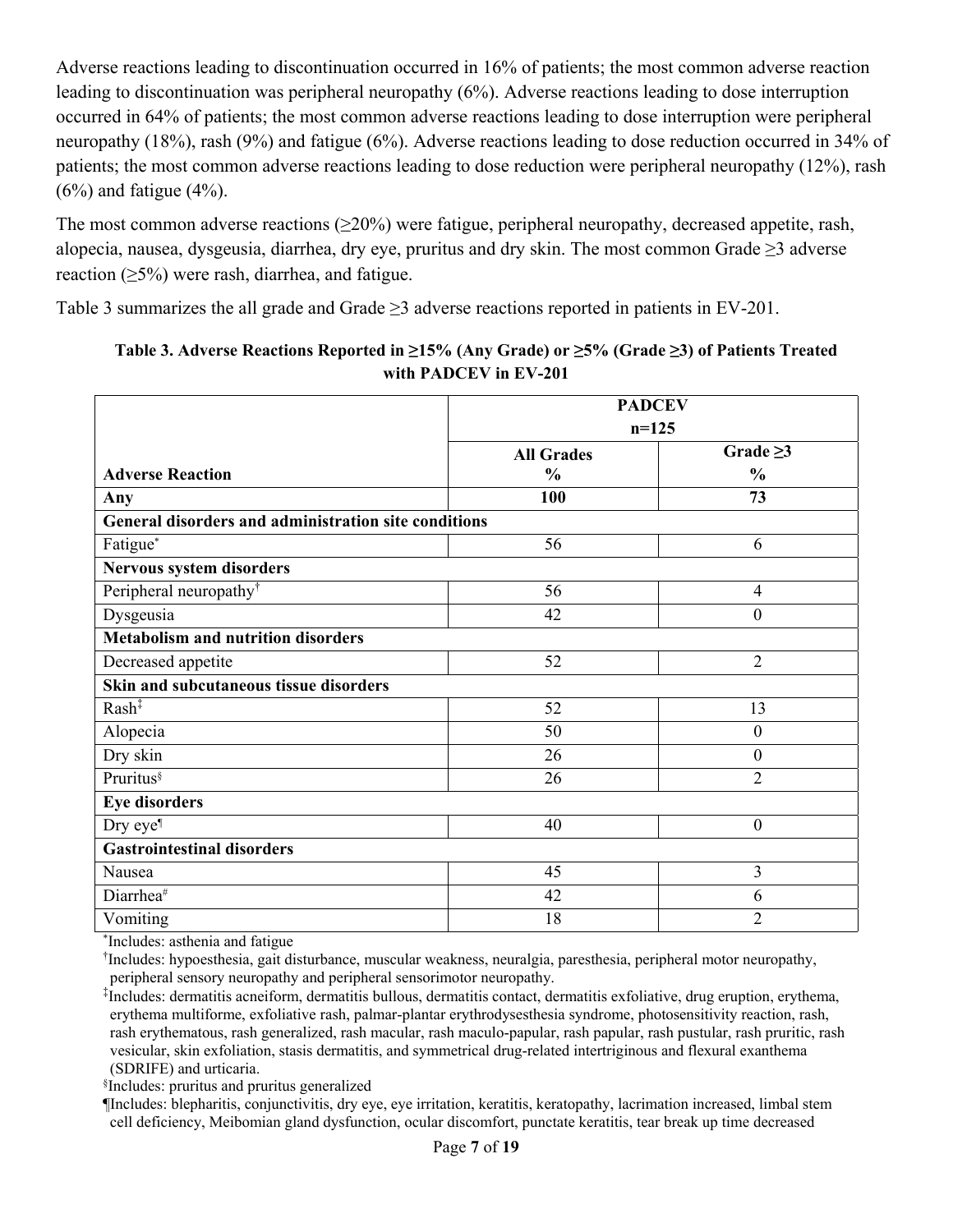Other clinically significant adverse reactions  $(\leq15\%)$  include: herpes zoster (3%) and infusion site extravasation  $(2\%)$ .

| Table 4. Selected Laboratory Abnormalities Reported in $\geq 10\%$ (Grades 2-4) or $\geq 5\%$ (Grade 3-4) of |
|--------------------------------------------------------------------------------------------------------------|
| <b>Patients Treated with PADCEV in EV-201</b>                                                                |

|                         | <b>PADCEV</b>  |                |
|-------------------------|----------------|----------------|
|                         | Grades 2-4*    | Grade 3-4*     |
| <b>Adverse Reaction</b> | $\%$           | $\frac{6}{6}$  |
| <b>Hematology</b>       |                |                |
| Hemoglobin decreased    | 34             | 10             |
| Lymphocytes decreased   | 32             | 10             |
| Neutrophils decreased   | 14             | 5              |
| Leukocytes decreased    | 14             | 4              |
| <b>Chemistry</b>        |                |                |
| Phosphate decreased     | 34             | 10             |
| Creatinine increased    | 20             | $\overline{2}$ |
| Potassium decreased     | $19^{\dagger}$ |                |
| Lipase increased        | 14             | 9              |
| Glucose increased       | $\downarrow$   | 8              |
| Sodium decreased        | 8              | 8              |
| Urate increased         | ⇁              | 7              |

\*Denominator for each laboratory parameter is based on the number of patients with a baseline and post-

treatment laboratory value available for 121 or 122 patients.

† Includes Grade 1 (potassium 3.0-3.5 mmol/L) – Grade 4.

‡ CTCAE Grade 2 is defined as fasting glucose >160-250 mg/dL. Fasting glucose levels were not measured in EV-201. However, 23 (19%) patients had non-fasting glucose >160-250 mg/dL.

### **6.2 Immunogenicity**

As with all therapeutic proteins, there is a potential for immunogenicity. The detection of antibody formation is highly dependent on the sensitivity and specificity of the assay. Additionally, the observed incidence of antibody (including neutralizing antibody) positivity in an assay may be influenced by several factors including assay methodology, sample handling, timing of sample collection, concomitant medications, and underlying disease. For these reasons, comparison of the incidence of antibodies in the studies described below with the incidence of antibodies in other studies or other enfortumab vedotin products may be misleading.

A total of 365 patients were tested for immunogenicity to PADCEV; 4 patients (1%) were confirmed to be transiently positive for anti-therapeutic antibody (ATA), and 1 patient (0.3%) was confirmed to be persistently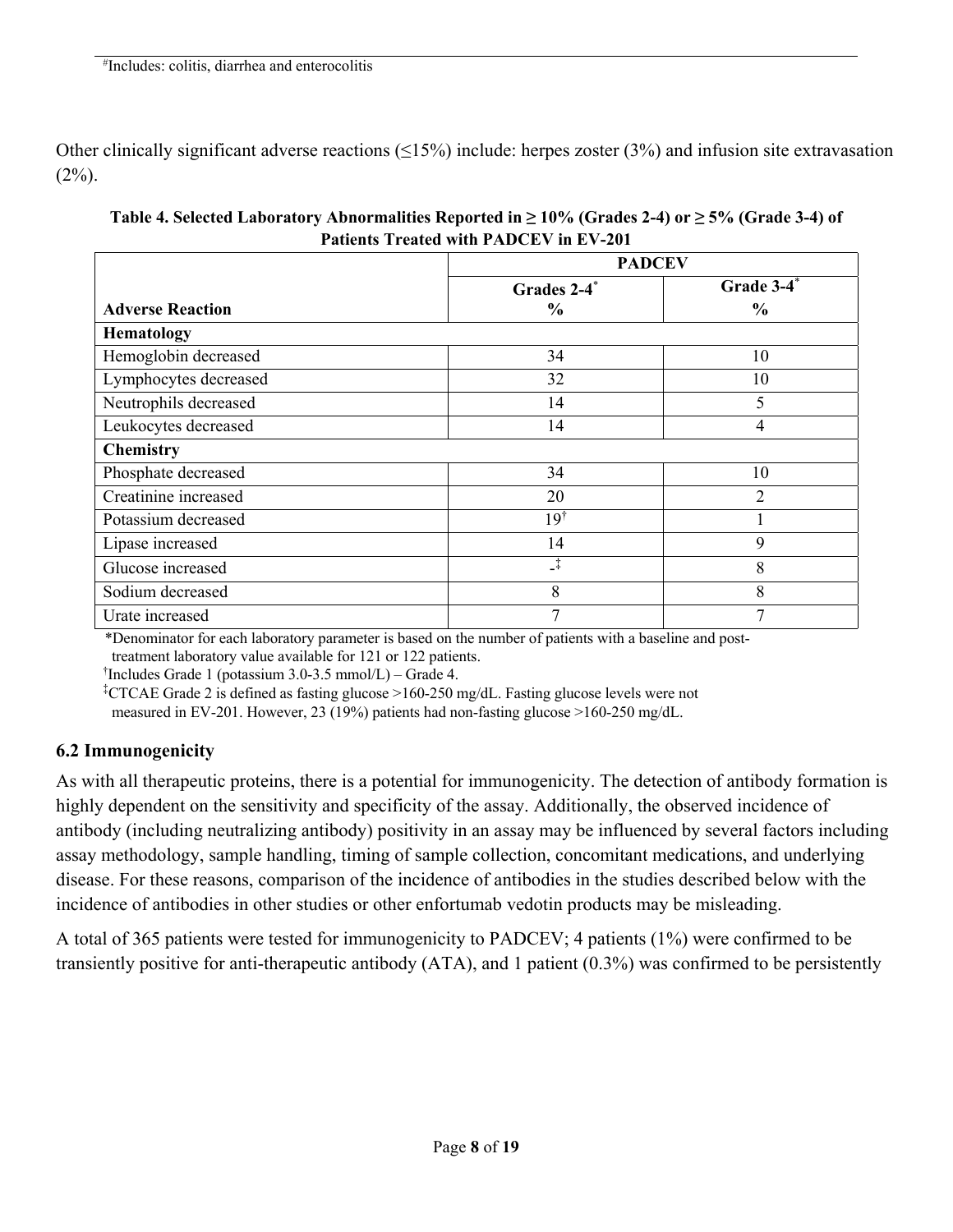positive for ATA at any post-baseline time point. No impact of ATA on efficacy, safety and pharmacokinetics was observed.

# **7 DRUG INTERACTIONS**

## **7.1 Effects of Other Drugs on PADCEV**

### Strong CYP3A4 Inhibitors

Concomitant use with a strong CYP3A4 inhibitor may increase free MMAE exposure *[see Clinical Pharmacology (12.3)]*, which may increase the incidence or severity of PADCEV toxicities. Closely monitor patients for signs of toxicity when PADCEV is given concomitantly with strong CYP3A4 inhibitors.

# **8 USE IN SPECIFIC POPULATIONS**

## **8.1 Pregnancy**

### *Risk Summary*

Based on the mechanism of action and findings in animals, PADCEV can cause fetal harm when administered to a pregnant woman *[see Clinical Pharmacology (12.1)]*. There are no available human data on PADCEV use in pregnant women to inform a drug-associated risk. In an animal reproduction study, administration of enfortumab vedotin-ejfv to pregnant rats during organogenesis caused maternal toxicity, embryo-fetal lethality, structural malformations and skeletal anomalies at maternal exposures approximately similar to the exposures at the recommended human dose of 1.25 mg/kg *(see Data)*. Advise patients of the potential risk to the fetus.

The background risk of major birth defects and miscarriage for the indicated population is unknown. In the U.S. general population, the estimated background risk of major birth defects and miscarriage in clinically recognized pregnancies is 2%-4% and 15%-20%, respectively.

### *Data*

### *Animal Data*

In a rat pilot embryo-fetal development study, administration of enfortumab vedotin-ejfv on gestation day 6 and 13 during the period of organogenesis resulted in a complete litter loss in all pregnant rats at the maternally toxic dose of 5 mg/kg (approximately 3 times the exposure at the recommended human dose). A dose of 2 mg/kg (approximately similar to the exposure at the recommended human dose) resulted in maternal toxicity, embryo-fetal lethality and structural malformations that included gastroschisis, malrotated hindlimb, absent forepaw, malpositioned internal organs and fused cervical arch. Additionally, skeletal anomalies (asymmetric, fused, incompletely ossified, and misshapen sternebrae, misshapen cervical arch, and unilateral ossification of the thoracic centra) and decreased fetal weight were observed.

### **8.2 Lactation**

### *Risk Summary*

There are no data on the presence of enfortumab vedotin-ejfv in human milk, the effects on the breastfed child, or the effects on milk production. Because of the potential for serious adverse reactions in a breastfed child, advise lactating women not to breastfeed during treatment with PADCEV and for at least 3 weeks after the last dose.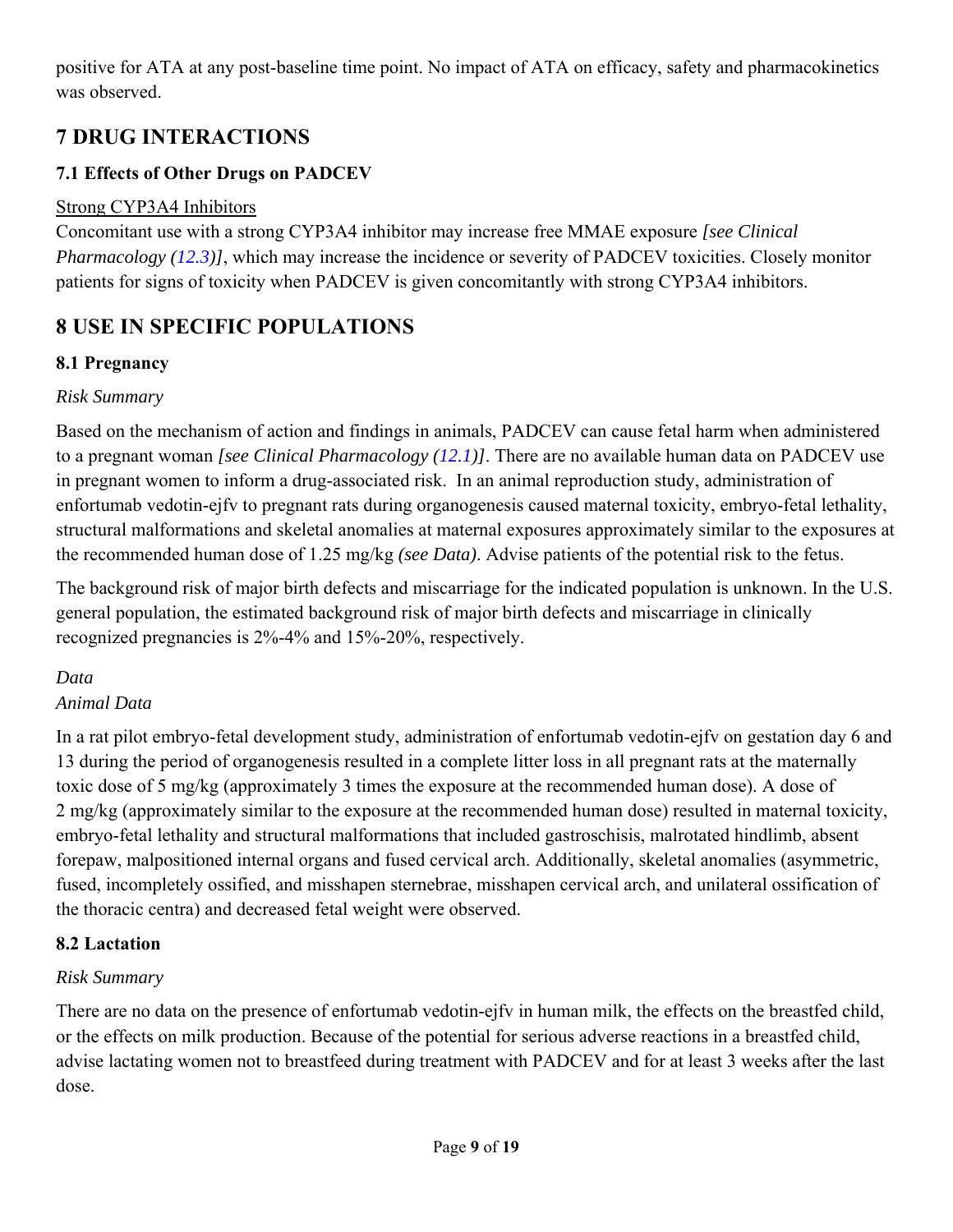### **8.3 Females and Males of Reproductive Potential**

### *Pregnancy testing*

Verify pregnancy status in females of reproductive potential prior to initiating PADCEV treatment *[see Use in Specific Populations (8.1)]*.

### *Contraception*

### Females

PADCEV can cause fetal harm when administered to a pregnant woman *[see Use in Specific Populations (8.1)]*. Advise females of reproductive potential to use effective contraception during treatment with PADCEV and for 2 months after the last dose.

### Males

Advise male patients with female partners of reproductive potential to use effective contraception during treatment with PADCEV and for 4 months after the last dose.

### *Infertility*

### Males

Based on findings from animal studies, PADCEV may impair male fertility *[see Nonclinical Toxicology (13.1)]*.

### **8.4 Pediatric Use**

Safety and effectiveness of PADCEV in pediatric patients have not been established.

### **8.5 Geriatric Use**

Of the 310 patients treated with PADCEV in clinical studies, 187 (60%) were 65 years or older and 80 (26%) were 75 years or older. No overall differences in safety or effectiveness were observed between these patients and younger patients *[see Clinical Pharmacology (12.3)]*.

### **8.6 Hepatic Impairment**

Avoid the use of PADCEV in patients with moderate or severe hepatic impairment. PADCEV has not been studied in patients with moderate or severe hepatic impairment *[see Clinical Pharmacology (12.3)]*. In another ADC that contains MMAE, the frequency of > Grade 3 adverse reactions and deaths was greater in patients with moderate (Child-Pugh B) or severe (Child-Pugh C) hepatic impairment compared to patients with normal hepatic function. No adjustment in the starting dose is required when administering PADCEV to patients with mild hepatic impairment.

### **8.7 Renal Impairment**

No dose adjustment is required in patients with mild (CrCL >60-90 mL/min), moderate (CrCL 30-60 mL/min) or severe (CrCL <30 mL/min) renal impairment *[see Clinical Pharmacology (12.3)]*.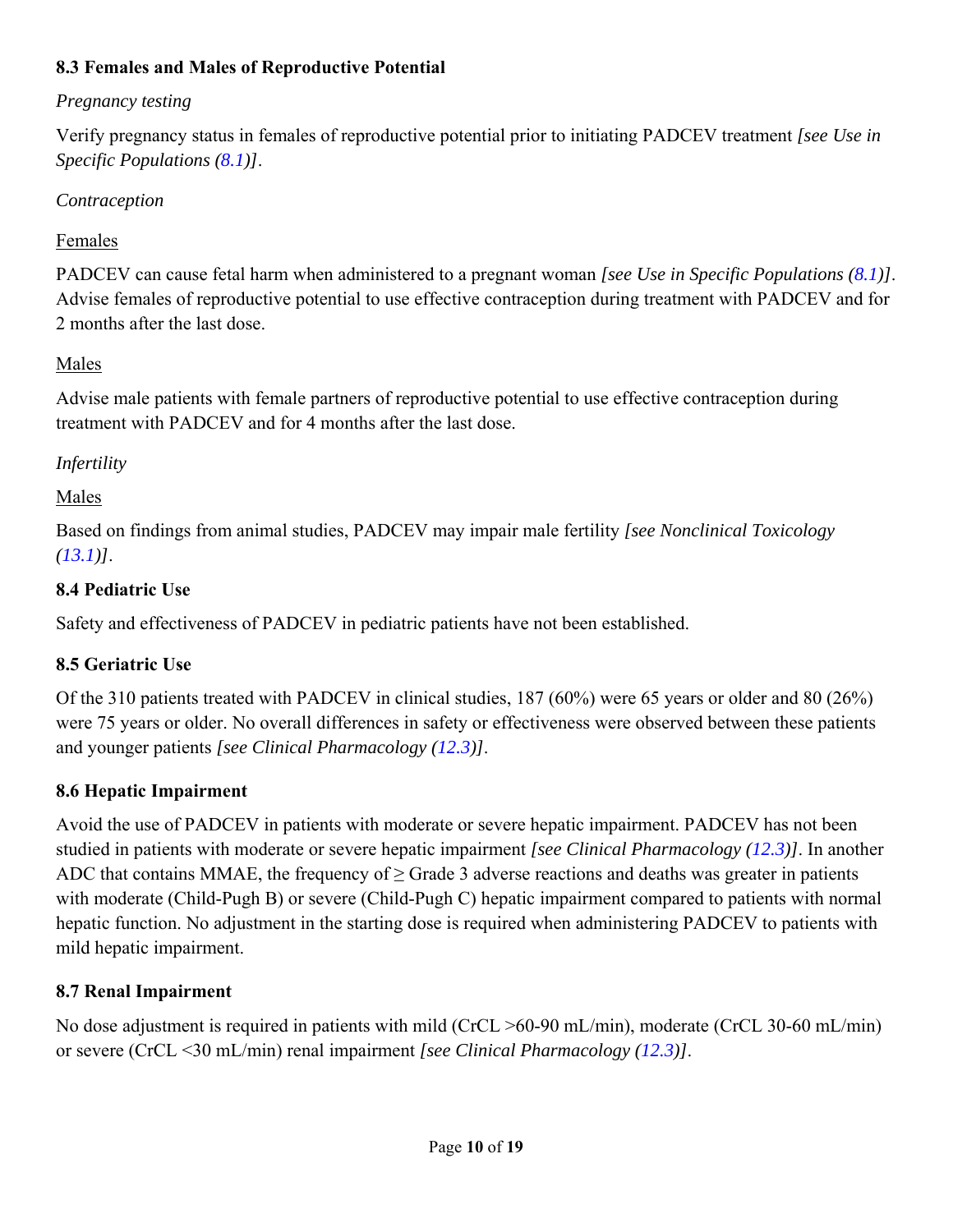# **11 DESCRIPTION**

Enfortumab vedotin-ejfv is a Nectin-4 directed antibody-drug conjugate (ADC) comprised of a fully human anti-Nectin-4 IgG1 kappa monoclonal antibody (AGS-22C3) conjugated to the small molecule microtubule disrupting agent, monomethyl auristatin E (MMAE) via a protease-cleavable maleimidocaproyl valine-citrulline (vc) linker (SGD-1006). Conjugation takes place on cysteine residues that comprise the interchain disulfide bonds of the antibody to yield a product with a drug-to-antibody ratio of approximately 3.8:1. The molecular weight is approximately 152 kDa.





Approximately 4 molecules of MMAE are attached to each antibody molecule. Enfortumab vedotin-ejfv is produced by chemical conjugation of the antibody and small molecule components. The antibody is produced by mammalian (Chinese hamster ovary) cells and the small molecule components are produced by chemical synthesis.

PADCEV (enfortumab vedotin-ejfv) for injection is provided as a sterile, preservative-free, white to off-white lyophilized powder in single-dose vials for intravenous use. PADCEV is supplied as a 20 mg per vial and a 30 mg per vial and requires reconstitution with Sterile Water for Injection, USP, (2.3 mL and 3.3 mL, respectively) resulting in a clear to slightly opalescent, colorless to slightly yellow solution with a final concentration of 10 mg/mL *[see Dosage and Administration (2.3)].* After reconstitution, each vial allows the withdrawal of 2 mL (20 mg) and 3 mL (30 mg). Each mL of reconstituted solution contains 10 mg of enfortumab vedotin-ejfv, histidine (1.4 mg), histidine hydrochloride monohydrate (2.31 mg), polysorbate 20 (0.2 mg) and trehalose dihydrate (55 mg) with a pH of 6.0.

# **12 CLINICAL PHARMACOLOGY**

### **12.1 Mechanism of Action**

Enfortumab vedotin-ejfv is an ADC. The antibody is a human IgG1 directed against Nectin-4, an adhesion protein located on the surface of cells. The small molecule, MMAE, is a microtubule-disrupting agent, attached to the antibody via a protease-cleavable linker. Nonclinical data suggest that the anticancer activity of enfortumab vedotin-ejfv is due to the binding of the ADC to Nectin-4-expressing cells, followed by internalization of the ADC-Nectin-4 complex, and the release of MMAE via proteolytic cleavage. Release of MMAE disrupts the microtubule network within the cell, subsequently inducing cell cycle arrest and apoptotic cell death.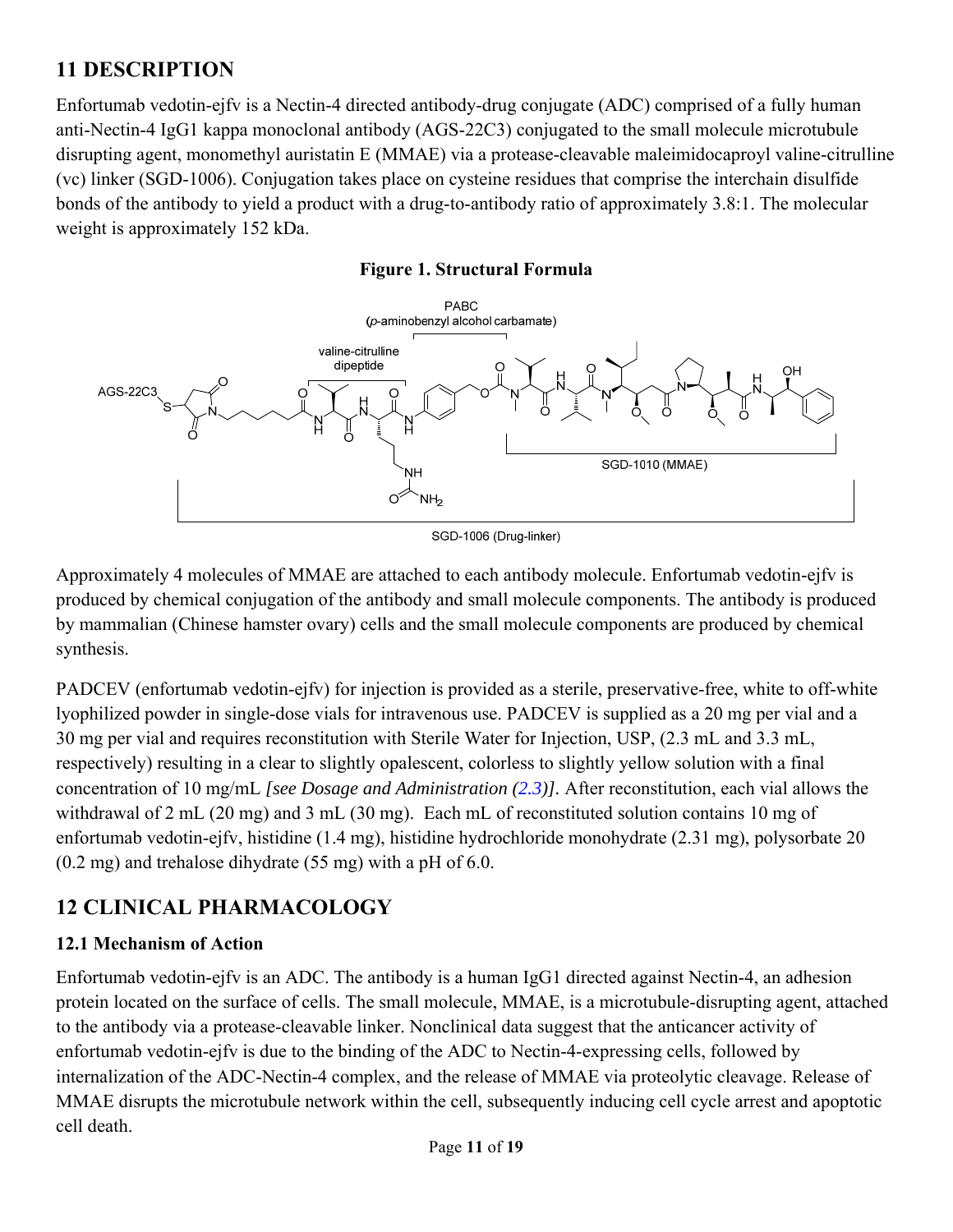### **12.2 Pharmacodynamics**

In an exposure-response analysis, higher enfortumab vedotin exposure was associated with higher incidence of some adverse reactions (e.g., Grade  $\geq 2$  peripheral neuropathy, Grade  $\geq 3$  hyperglycemia) and a lower exposure was associated with lower efficacy.

### *Cardiac Electrophysiology*

At the recommended dose, PADCEV had no large QTc prolongation (>20 msec).

### **12.3 Pharmacokinetics**

Population pharmacokinetic analysis included data from 369 patients based on three Phase 1 studies and one Phase 2 study. Enfortumab vedotin-ejfv pharmacokinetics were characterized after single and multiple doses in patients with locally advanced or metastatic urothelial carcinoma and other solid tumors.

The exposure parameters of ADC and unconjugated MMAE (the cytotoxic component of enfortumab vedotinejfv) are summarized in Table 5 below. Peak ADC concentrations were observed near the end of intravenous infusion while peak MMAE concentrations were observed approximately 2 days after enfortumab vedotin-ejfv dosing. Minimal accumulation of the ADC and MMAE was observed following repeat administration of enfortumab vedotin-ejfv in patients. Steady-state concentrations of ADC and MMAE were reached after 1 treatment cycle.

|                           | <b>ADC</b><br>Mean $(\pm SD)$ | <b>Unconjugated MMAE</b><br>Mean $(\pm SD)$ |
|---------------------------|-------------------------------|---------------------------------------------|
| $C_{\text{max}}$          | $28(6.8) \mu g/mL$            | 4.8 $(2.7)$ ng/mL                           |
| $AUC_{0-28d}$             | $111(38) \mu g \cdot d/mL$    | $69(42)$ ng·d/mL                            |
| $C_{\text{trough},0-28d}$ | $0.27(0.22) \mu g/mL$         | $0.57(0.58)$ ng/mL                          |

**Table 5. Exposure parameters of ADC and unconjugated MMAE after first treatment cycle of 1.25 mg/kg of enfortumab vedotin-ejfv dose of Days 1, 8 and 15**

 $C_{\text{max}}$  = maximum concentration,  $AUC_{0-28d}$  = area under the concentration-time curve from time zero to 28 days,  $C_{trough,0-28d}$  = pre-dose concentration on day 28

### *Distribution*

The estimated mean steady-state volume of distribution of ADC was 11 liters following administration of enfortumab vedotin-ejfv. Plasma protein binding of MMAE ranged from 68% to 82%, in vitro.

### *Elimination*

ADC and MMAE exhibited multi-exponential declines with an elimination half-life of 3.4 days and 2.4 days, respectively. The mean clearance (CL) of enfortumab vedotin-ejfv and free MMAE in patients was 0.10 L/h and 2.7 L/h, respectively, in patients. Elimination of MMAE appeared to be limited by its rate of release from enfortumab vedotin-ejfv.

### *Metabolism*

Enfortumab vedotin-ejfv catabolism has not been studied in humans; however, it is expected to undergo catabolism to small peptides, amino acids, unconjugated MMAE, and unconjugated MMAE-related catabolites.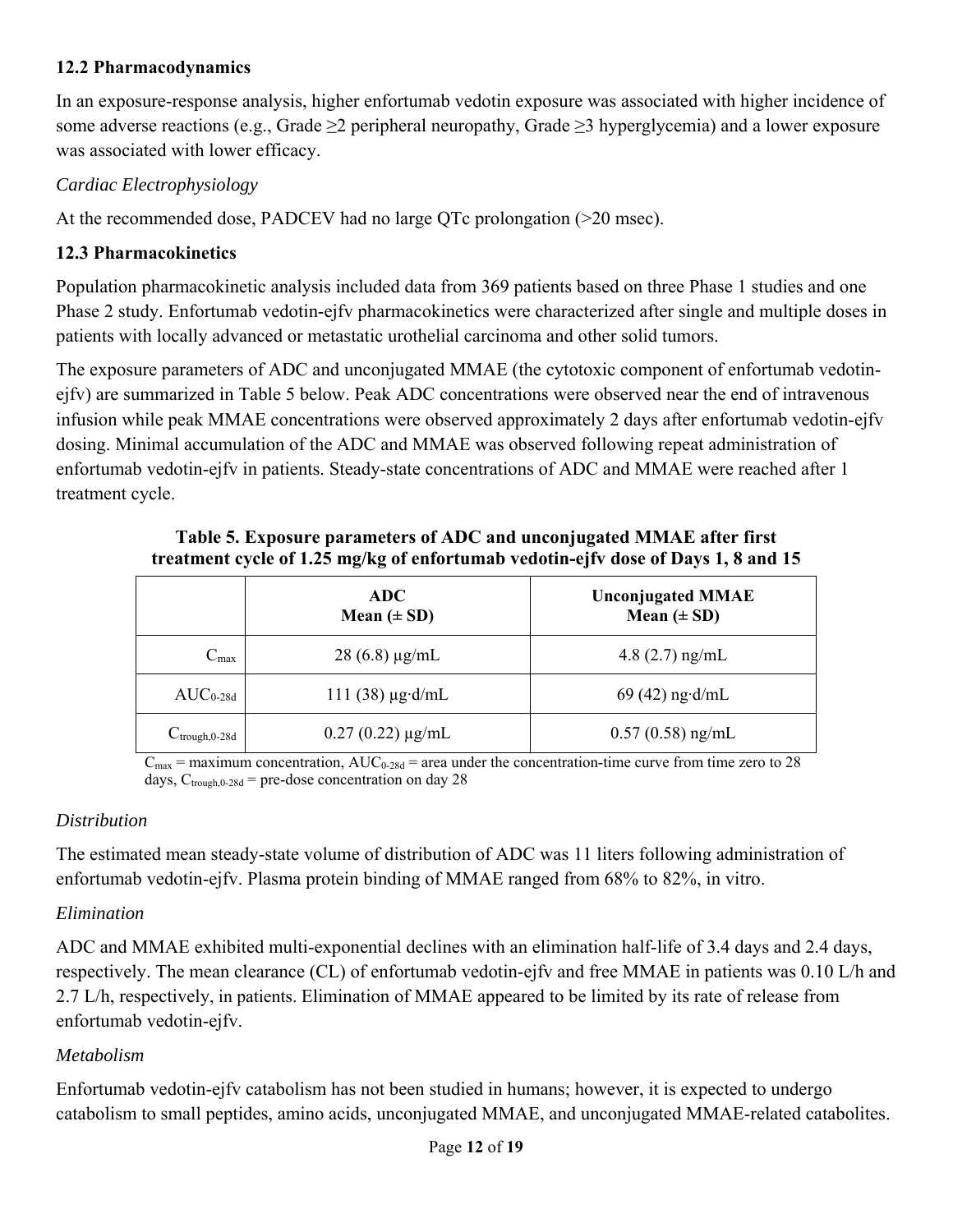Enfortumab vedotin-ejfv releases MMAE via proteolytic cleavage, and MMAE is primarily metabolized by CYP3A4 in vitro.

### *Excretion*

The excretion of enfortumab vedotin-ejfv is not fully characterized. Following a single-dose of another ADC that contains MMAE, 17% of the total MMAE administered was recovered in feces and 6% in urine over a 1 week period, primarily as unchanged drug. A similar excretion profile of MMAE is expected after enfortumab vedotin-ejfv administration.

### Specific Populations

Based on population pharmacokinetic analysis, no clinically significant differences in the pharmacokinetics of enfortumab vedotin-ejfv were observed based on age (24 to 87 years), sex, or race/ethnicity (Caucasian, Asian, Black, or others).

## *Hepatic Impairment*

Based on population pharmacokinetics analysis, there was a 48% AUC increase in unconjugated MMAE exposure observed in patients with mild hepatic impairment (bilirubin of 1 to  $1.5 \times$  ULN and AST <ULN, or bilirubin ≤ULN and AST >ULN, n=31) compared to normal hepatic function. The effect of moderate or severe hepatic impairment (AST or ALT > 2.5 x ULN or total bilirubin > 1.5 x ULN) or liver transplantation on the pharmacokinetics of ADC or unconjugated MMAE is unknown.

## *Renal Impairment*

The pharmacokinetics of enfortumab vedotin-ejfv and MMAE were evaluated after the administration of 1.25 mg/kg of enfortumab vedotin-ejfv to patients with mild (creatinine clearance; CrCL >60–90 mL/min; n=135), moderate (CrCL 30–60 mL/min; n=147) and severe (CrCL <30 mL/min; n=8) renal impairment. No significant differences in exposure (AUC) of ADC and MMAE were observed in patients with mild, moderate or severe renal impairment compared to patients with normal renal function. The effect of end stage renal disease with or without dialysis on the pharmacokinetics of ADC or unconjugated MMAE is unknown.

### Drug Interaction Studies

## *Clinical Studies*

No clinical studies evaluating the drug-drug interaction potential of enfortumab vedotin-ejfv have been conducted. To characterize the drug-drug interaction potential of free MMAE, clinical studies with another ADC that contains MMAE are described below.

*Strong CYP3A4 Inhibitors:* Another ADC that contains MMAE co-administered with ketoconazole (a strong CYP3A4 inhibitor) increased MMAE Cmax by 25% and AUC by 34%, with no change in ADC exposure. The concomitant use of strong inhibitors of CYP3A4 with PADCEV would likely result in similar effects on free MMAE and ADC.

*Strong CYP3A4 Inducers:* Another ADC that contains MMAE co-administered with rifampin (a strong CYP3A4 inducer) decreased MMAE  $C_{\text{max}}$  by 44% and AUC by 46%, with no change in ADC exposure. The concomitant use of strong inducers of CYP3A4 with PADCEV would likely result in similar effects on free MMAE and ADC.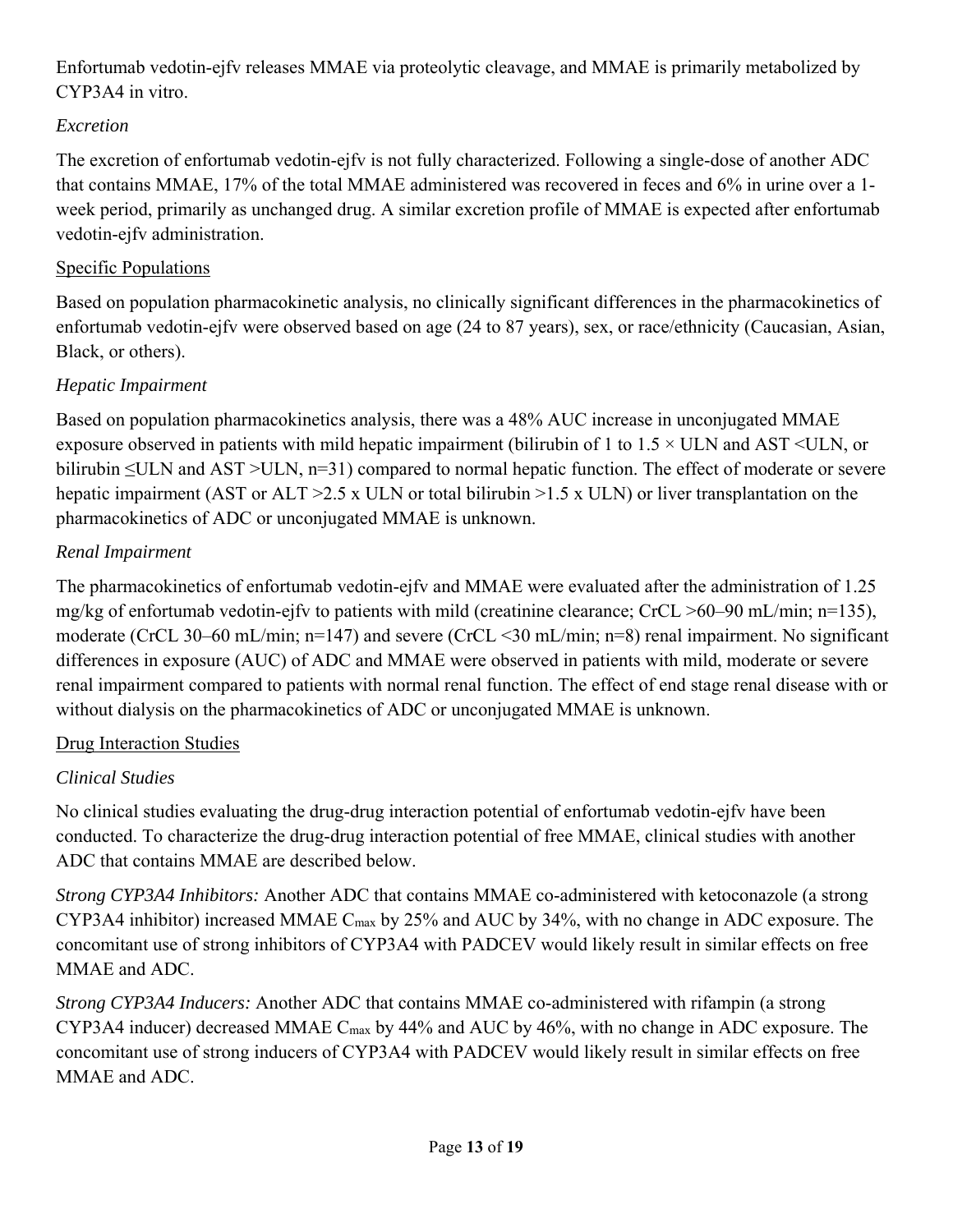*Sensitive CYP3A4 Substrates:* Another ADC that contains MMAE co-administered with midazolam (a sensitive CYP3A4 substrate) did not affect the exposure of midazolam. Similarly, PADCEV is not expected to alter the exposure of drugs that are metabolized by CYP3A4 enzymes.

## *In Vitro Studies*

*Transporter Systems:* MMAE is a substrate of P-glycoprotein (P-gp), but not an inhibitor of P-gp.

# **13 NONCLINICAL TOXICOLOGY**

## **13.1 Carcinogenesis, Mutagenesis, Impairment of Fertility**

Carcinogenicity studies with enfortumab vedotin-ejfv or the small molecule cytotoxic agent (MMAE) have not been conducted.

MMAE was genotoxic in the rat bone marrow micronucleus study through an aneugenic mechanism. This effect is consistent with the pharmacological effect of MMAE as a microtubule-disrupting agent. MMAE was not mutagenic in the bacterial reverse mutation assay (Ames test) or the L5178Y mouse lymphoma forward mutation assay.

Fertility studies with enfortumab vedotin-ejfv or MMAE have not been conducted. However, results of repeatdose toxicity studies in rats indicate the potential for enfortumab vedotin-ejfv to impair male reproductive function and fertility.

In repeat-dose toxicology studies conducted in rats for up to 13 weeks, doses ≥2 mg/kg enfortumab vedotin-ejfv (at exposures similar to the exposures at the recommended human dose) resulted in decreases in testes and epididymis weights, seminiferous tubule degeneration, spermatid/spermatocyte depletion in the testes and cell debris, sperm granuloma and hypospermia/abnormal spermatids in the epididymis. Findings in the testes and epididymis did not reverse by the end of the recovery period.

# **14 CLINICAL STUDIES**

# **14.1 Metastatic Urothelial Cancer**

The efficacy of PADCEV was evaluated in EV-201 (NCT03219333), single-arm, multicenter trial that enrolled 125 patients with locally advanced or metastatic urothelial cancer who received prior treatment with a PD-1 or PD-L1 inhibitor and platinum-based chemotherapy. Patients were excluded if they had active CNS metastases, ongoing sensory or motor neuropathy  $\geq$  Grade 2, or uncontrolled diabetes defined as hemoglobin A1C (HbA1c)  $\geq$ 8% or HbA1c  $\geq$ 7% with associated diabetes symptoms.

The median age was 69 years (range: 40 to 84 years), 70% were male, and 85% were Caucasian. All patients had a baseline Eastern Cooperative Oncology Group (ECOG) performance status of 0 (32%) or 1 (68%). Ninety percent of patients had visceral metastases including 40% with liver metastases. Two-thirds of patients had pure transitional cell carcinoma (TCC) histology; 33% had TCC with other histologic variants. An immunohistochemistry clinical trial assay was used to assess patients with tumor tissue available, and detected Nectin-4 expression in all patients tested (n=120). The median number of prior systemic therapies was 3 (range: 1 to 6). Forty-six percent of patients received prior PD-1 inhibitor, 42% received prior PD-L1 inhibitor, and an additional 13% received both PD-1 and PD-L1 inhibitors. Sixty-six percent of patients received prior cisplatinbased regimens, 26% received prior carboplatin-based regimens, and an additional 8% received both cisplatin and carboplatin-based regimens.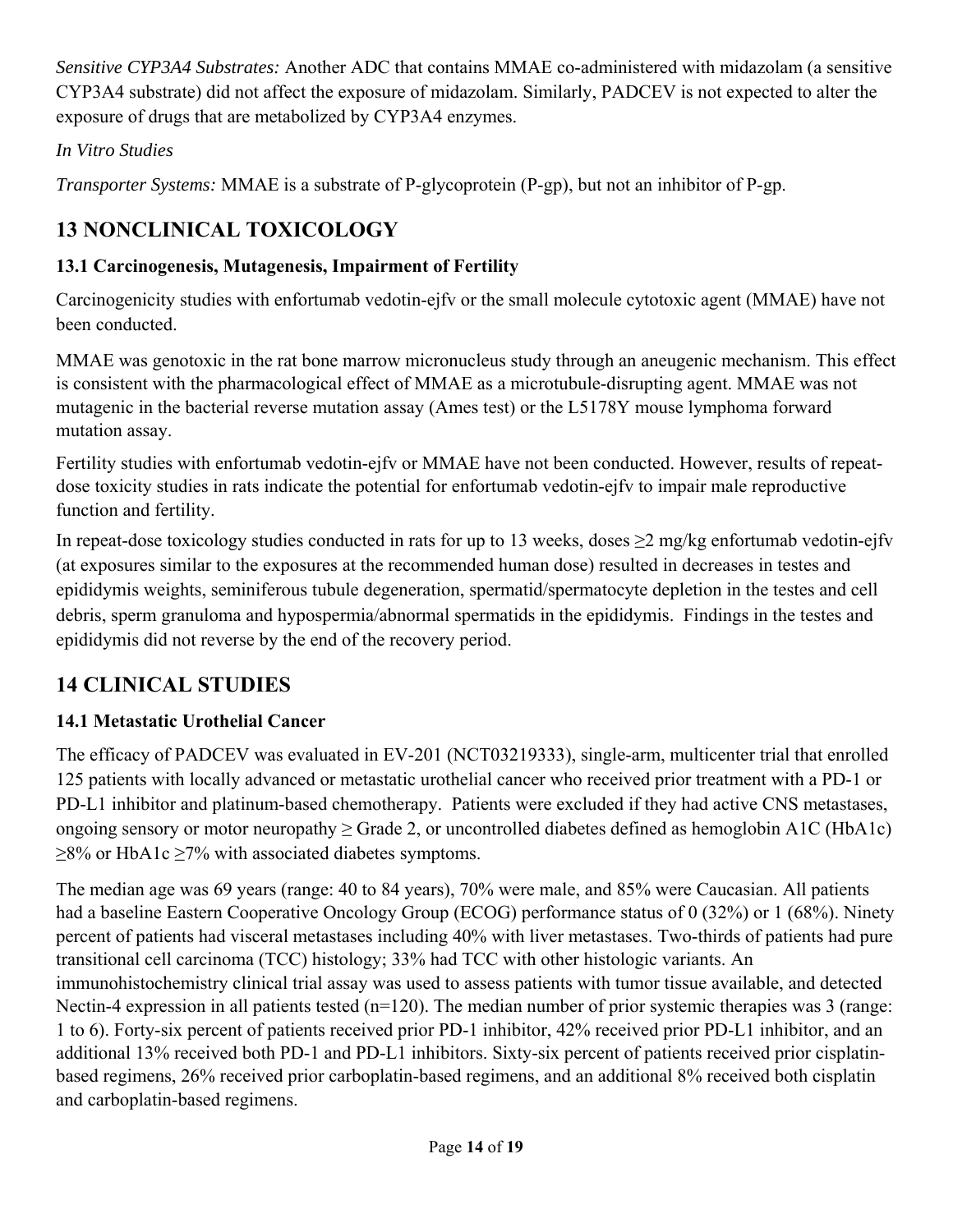The major efficacy outcome measures were confirmed objective response rate (ORR) and duration of response (DOR) assessed by blinded independent central review (BICR) using RECIST v1.1.

Efficacy results are presented in Table 6.

| <b>Endpoint</b>                                                                                     | <b>PADCEV</b><br>$n=125$ * |
|-----------------------------------------------------------------------------------------------------|----------------------------|
| Confirmed ORR                                                                                       | 44%                        |
| $(95\% \text{ CI})$                                                                                 | (35.1, 53.2)               |
| Complete Response Rate (CR)                                                                         | 12%                        |
| Partial Response Rate (PR)                                                                          | 32%                        |
| Median <sup>†</sup> Duration of Response, months                                                    | $7.6^{\ddagger}$           |
| $(95\% \text{ CI})$                                                                                 | (6.3, NE)                  |
| $NE = not$ estimable<br>*** $\cdots$ $\cdots$ $\cdots$ $\cdots$ $\cdots$ $\cdots$ $\cdots$ $\cdots$ |                            |

**Table 6. Efficacy Results in EV201 (BICR Assessment)** 

\* Median follow-up duration of 10.2 months

† Kaplan-Meier estimate.

‡ Based on patients (n=55) with a response by BICR.

## **15 REFERENCES**

1. "OSHA Hazardous Drugs." OSHA. http://www.osha.gov/SLTC/hazardousdrugs/index.html

# **16 HOW SUPPLIED/STORAGE AND HANDLING**

### **16.1 How Supplied**

PADCEV (enfortumab vedotin-ejfv) 20 mg and 30 mg are supplied as a sterile, preservative-free, white to offwhite lyophilized powder in single-dose vials. PADCEV vials are available in the following packages:

- Carton of one 20 mg single-dose vial (NDC 51144-020-01)
- Carton of one 30 mg single-dose vial (NDC 51144-030-01)

### **16.2 Storage**

Store PADCEV vials refrigerated at 2ºC to 8ºC (36ºF to 46ºF) in the original carton. Do not freeze. Do not shake.

### **16.3 Special Handling**

PADCEV is a cytotoxic drug. Follow applicable special handling and disposal procedures.<sup>1</sup>

### **17 PATIENT COUNSELING INFORMATION**

Advise the patient to read the FDA-approved patient labeling (Patient Information).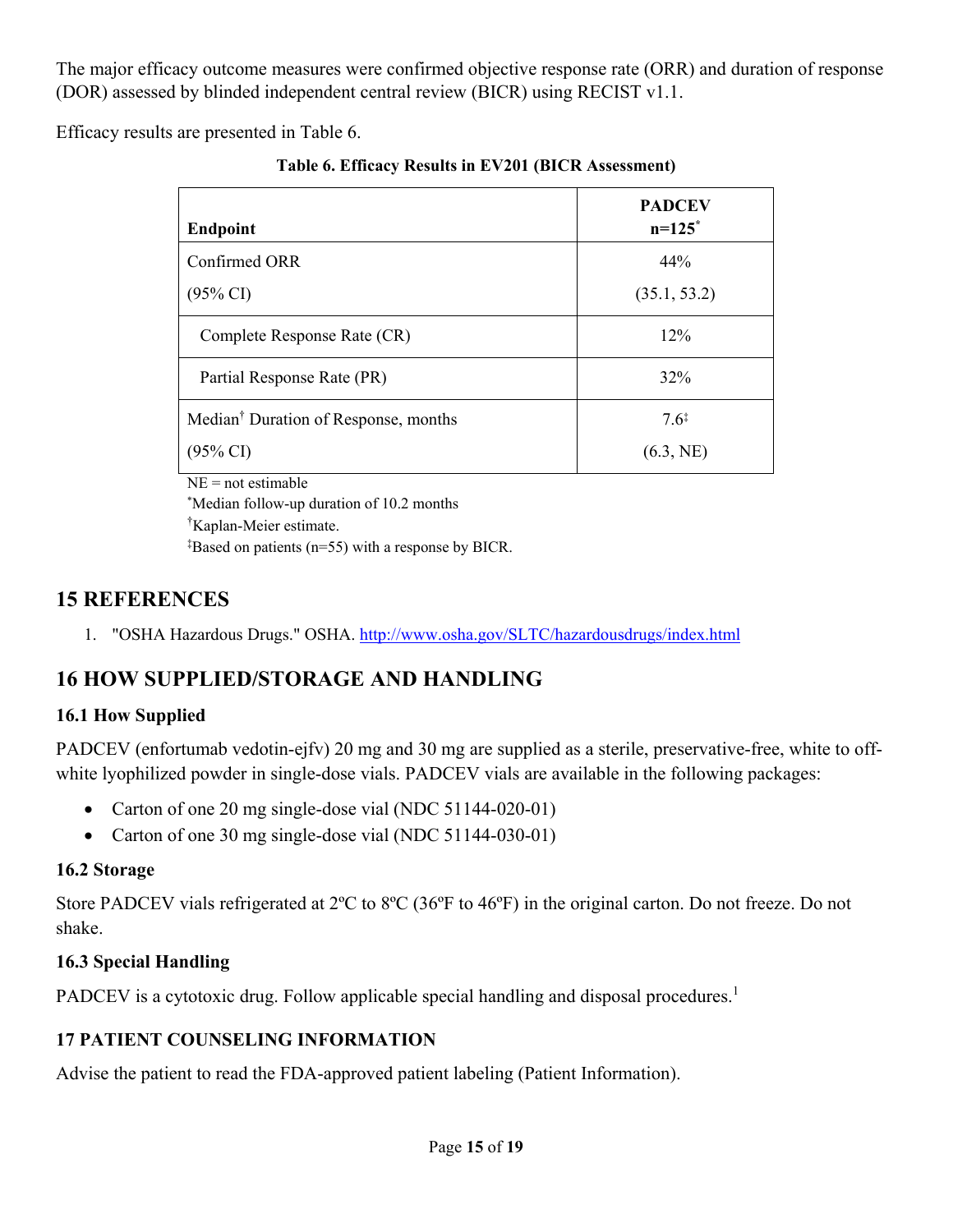### *Hyperglycemia*

Inform patients about the risk of hyperglycemia and how to recognize associated symptoms *[see Warnings and Precautions (5.1)]*.

### *Peripheral Neuropathy*

Inform patients to report to their healthcare provider any numbness and tingling of the hands or feet or muscle weakness *[see Warnings and Precautions (5.2)].*

### *Ocular disorders:*

Advise patients to contact their healthcare provider if they experience any visual changes *[see Warnings and Precautions (5.3)]*. In order to prevent or treat dry eyes, advise patients to use artificial tear substitutes.

### *Skin Reactions*

Inform patients that rashes and severe skin reactions have occurred after administration of PADCEV. Advise patients to contact their healthcare provider for signs and symptoms of progressive or intolerable skin reactions *[see Warnings and Precautions (5.4)].* 

### *Infusion Site Extravasation*

Inform patients that infusion site reactions have occurred after administration of PADCEV. These reactions generally occurred immediately after administration but, in some instances, had a delayed onset (e.g., 24 hours). Instruct patients to contact their healthcare provider immediately if they experience an infusion site reaction *[see Warnings and Precautions (5.5)]*.

### *Embryo-Fetal Toxicity*

Advise pregnant women and females of reproductive potential of the potential risk to the fetus. Advise females to inform their healthcare providers of a known or suspected pregnancy *[see Warning and Precautions (5.6) and Use in Specific Population (8.1)]*.

### *Females and Males of Reproductive Potential*

Advise female patients of reproductive potential to use effective contraception during treatment with PADCEV and for 2 months after the last dose. Advise male patients with female partners of reproductive potential to use effective contraception during treatment with PADCEV and for 4 months after the last dose *[see Use in Specific Populations (8.3)]*.

### *Lactation*

Advise women not to breastfeed during treatment with PADCEV and for 3 weeks after the last dose *[see Use in Specific Populations (8.2)]*.

### *Infertility*

Advise males of reproductive potential that PADCEV may impair fertility *[see Use in Specific Populations (8.3)].* 

Manufactured and Marketed by: Astellas Pharma US, Inc. Northbrook, Illinois 60062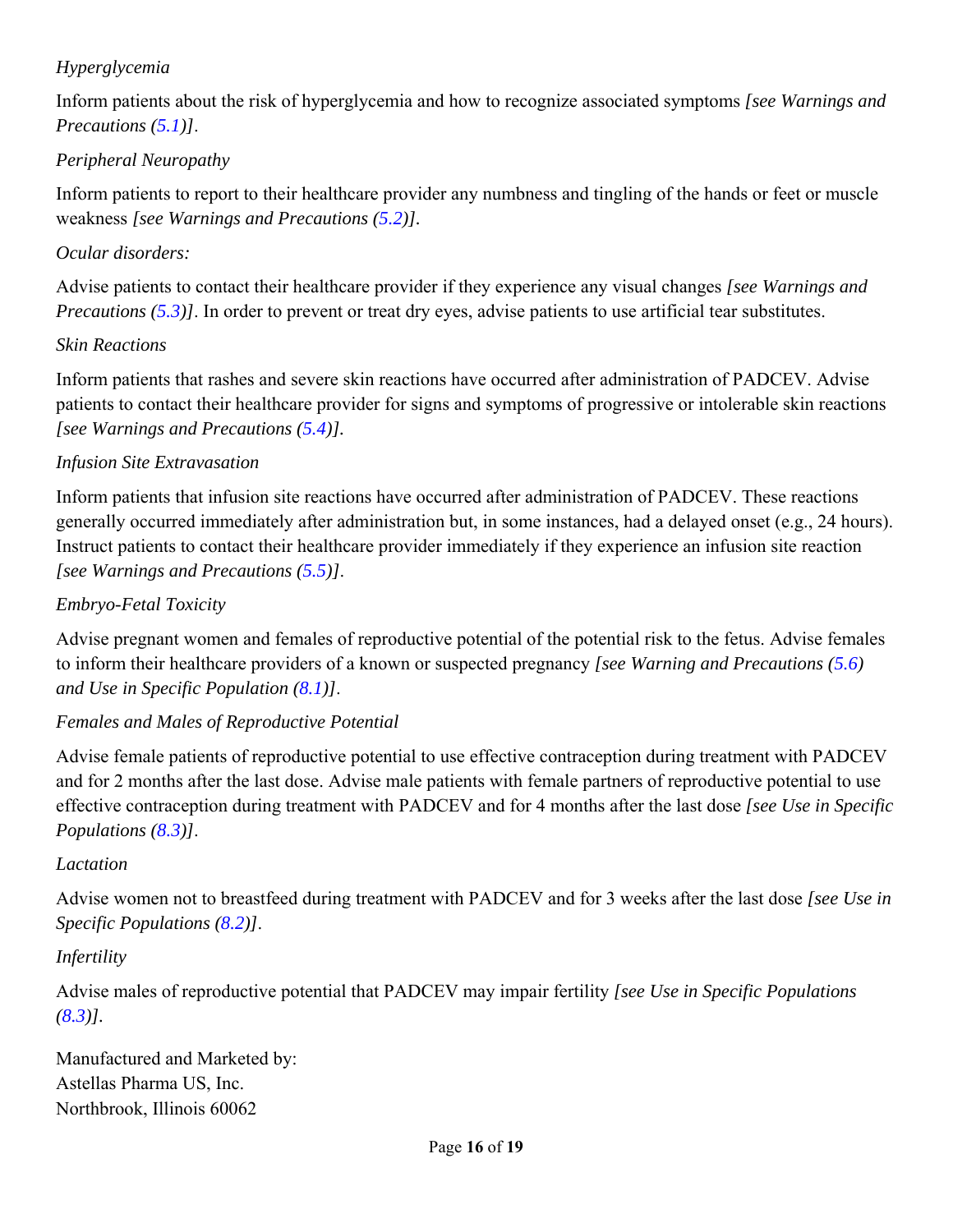Distributed and Marketed by: Seattle Genetics, Inc. Bothell, WA 98021 1-855-4SEAGEN

U.S. License 2124 PADCEV<sup>TM</sup> is a trademark jointly owned by Agensys, Inc. and Seattle Genetics, Inc. ©2019 Agensys, Inc. and Seattle Genetics, Inc.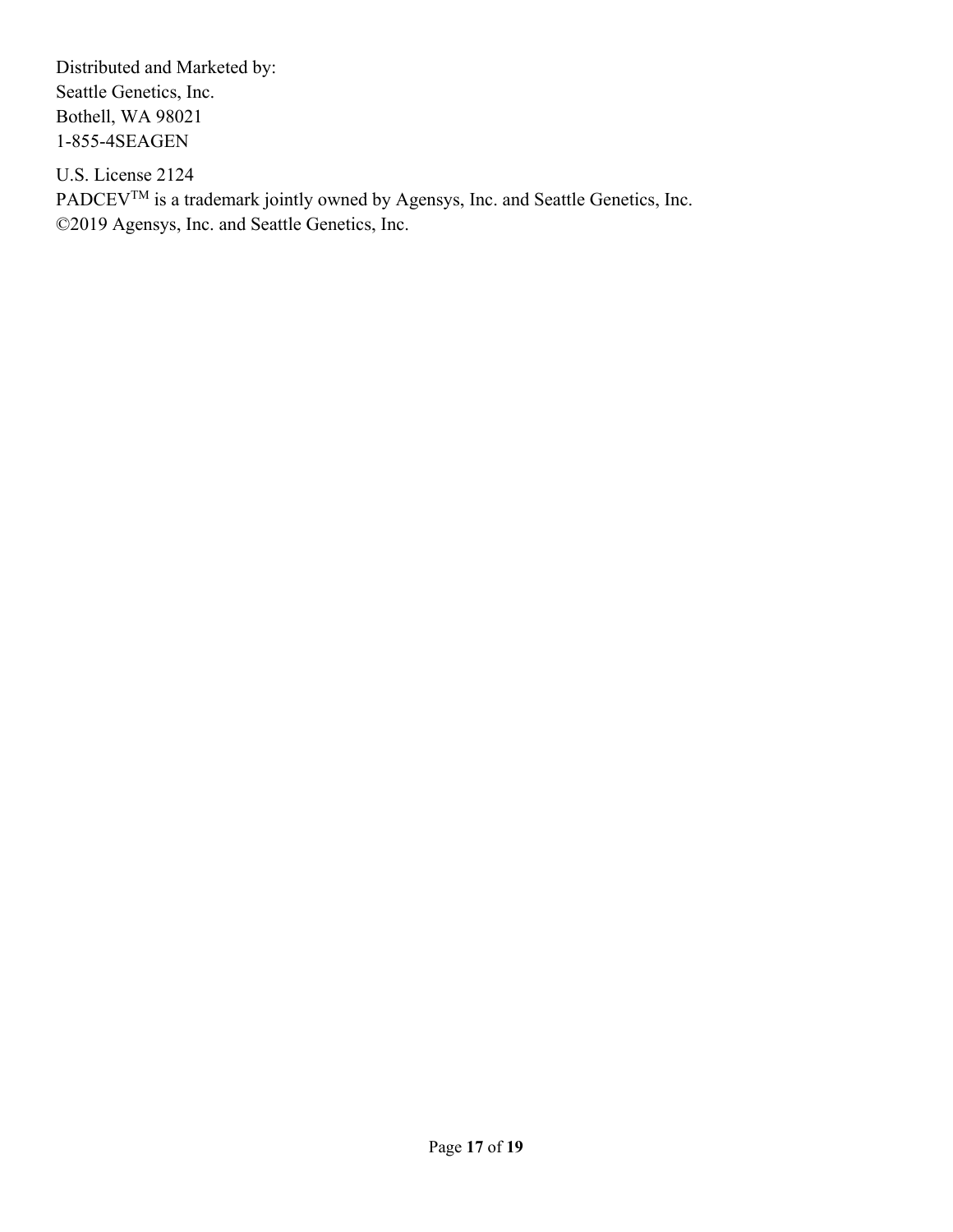### **PATIENT INFORMATION**

#### PADCEV (PAD-sev)

(enfortumab vedotin-ejfv)

for injection

### **What is PADCEVTM?**

PADCEV is a prescription medicine used to treat adults with bladder cancer and cancers of the urinary tract (renal pelvis, ureter or urethra) that has spread or cannot be removed by surgery. PADCEV may be used if you have:

- received an immunotherapy medicine and
- also received a chemotherapy-containing platinum medicine.

It is not known if PADCEV is safe and effective in children.

### **Before receiving PADCEV, tell your healthcare provider about all of your medical conditions, including if you:**

- are currently experiencing numbness or tingling in your hands or feet
- have a history of high blood sugar or diabetes
- are pregnant or plan to become pregnant. PADCEV can harm your unborn baby. Tell your healthcare provider right away if you become pregnant or think you may be pregnant during treatment with PADCEV.

### **Females who are able to become pregnant:**

- o Your healthcare provider should do a pregnancy test before you start treatment with PADCEV.
- o You should use an effective method of birth control during your treatment and for at least 2 months after the last dose of PADCEV.

### **Males with a female sexual partner who is able to become pregnant:**

- o If your female partner is pregnant, PADCEV can harm the unborn baby.
- o You should use an effective method of birth control during your treatment and for at least 4 months after the last dose of PADCEV.
- are breastfeeding or plan to breastfeed. It is not known if PADCEV passes into your breast milk. Do not breastfeed during treatment and for at least 3 weeks after the last dose of PADCEV.

Tell your healthcare provider about all the medicines you take, including prescription and over-the-counter medicines, vitamins, and herbal supplements.

#### **How will I receive PADCEV?**

- PADCEV will be given to you by intravenous (IV) infusion into your vein over 30 minutes.
- You will receive your PADCEV over periods of time called cycles.
	- o Each PADCEV cycle is 28 days.
	- o You will receive PADCEV on days 1, 8 and 15 of every cycle.
- Your healthcare provider will decide how many treatment cycles you need.
- Your healthcare provider may do blood tests regularly during treatment with PADCEV.

### **What are the possible side effects of PADCEV?**

### **PADCEV may cause serious side effects, including:**

- **High blood sugar (hyperglycemia).** You can develop high blood sugar during treatment with PADCEV. Tell your healthcare provider right away if you have any symptoms of high blood sugar, including:
	- o frequent urination

o drowsiness

o increased thirst o blurred vision

- o loss of appetite
- o fruity smell on your breath

o confusion

- o nausea, vomiting, or stomach pain
- o it becomes harder to control your blood sugar
- **Peripheral neuropathy.** While receiving PADCEV you may experience nerve problems called peripheral neuropathy. Tell your healthcare provider right away if you get numbness or tingling in your hands or feet or muscle weakness.
- **Eye problems.** You can develop certain eye problems while receiving PADCEV. Tell your healthcare provider right away if you have dry eyes, or blurred vision.